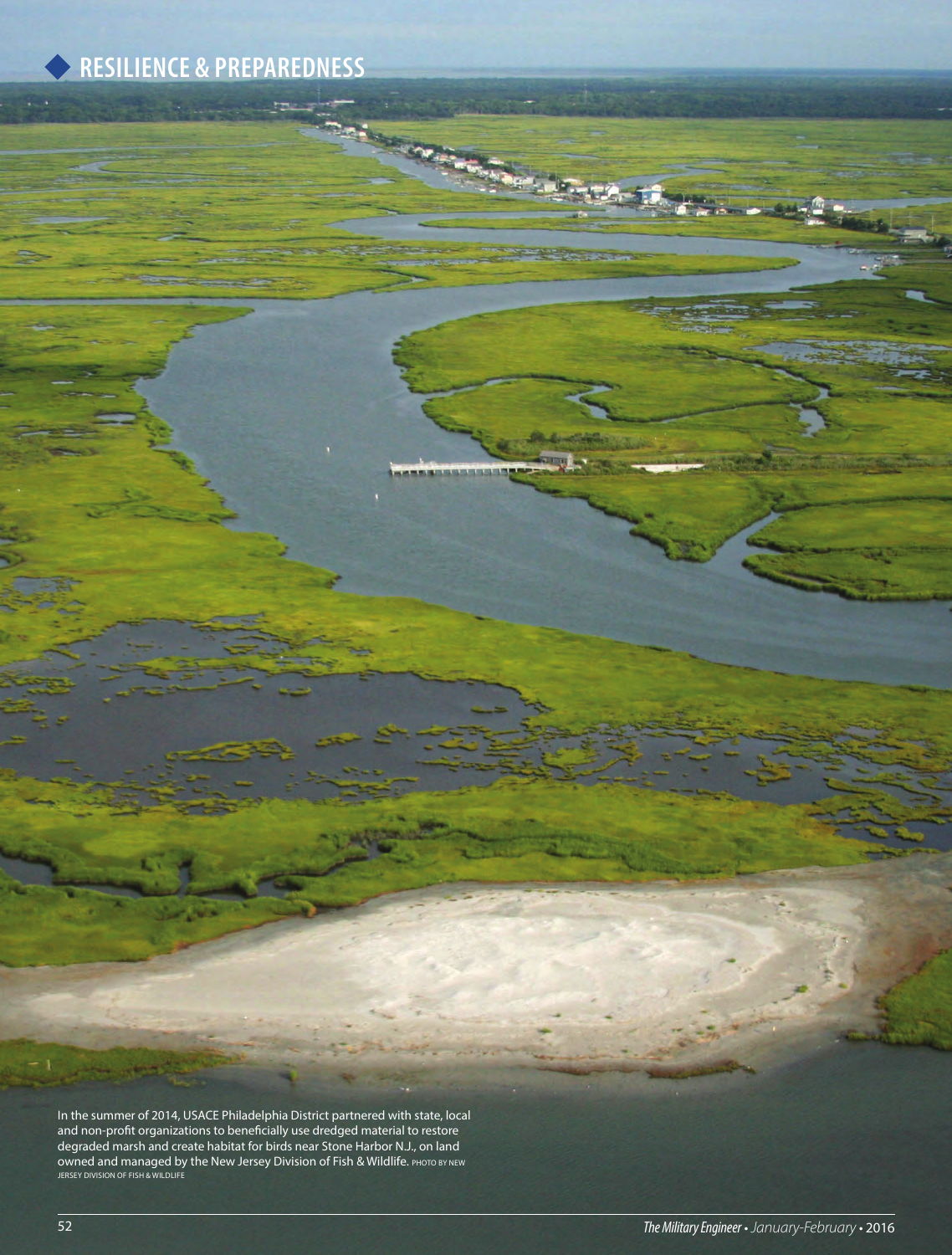# **Engineering With Nature**  Advancing System Resilience and Sustainable Development

From research and development to collaboration and partnering, demonstration projects and technology transfer, the U.S. Army Corps of Engineers, through its Engineering With Nature program, is advancing sustainable infrastructure development.

*By Todd S. Bridges, Ph.D., M.SAME, Cynthia J. Banks, M.SAME, and Monica A. Chasten, M.SAME*

Recent major storm events and severe flooding have elevated discussions about leveraging natural processes and systems to support the resilience of communities and the infrastructure systems upon which those communities rely.

While the responses to Hurricanes Katrina and Superstorm Sandy have highlighted the opportunities to integrate natural systems with conventional infrastructure, aligning natural processes with infrastructure systems can produce benefits across the Civil Works mission of the U.S. Army Corps of Engineers (USACE)—including navigation, water operations, ecosystem restoration and flood risk management.

## **EFFICIENT AND SUSTAINABLE**

In 2010, USACE began its Engineering With Nature (EWN) program with the expressed purpose of promoting "the intentional alignment of natural and engineering processes to efficiently and sustainably deliver economic, environmental and social benefits through collaborative processes."

The EWN program includes communication, research and development, and demonstration activities that are organized to promote four key elements in infrastructure project development and execution:

• Using science and engineering to produce

operational efficiencies;

- Applying natural systems and processes to maximum benefit;
- • Broadening and extending the benefits provided by projects to include economic, environmental and social benefits; and
- • Employing science-based collaborative processes to engage, organize and focus interests, stakeholders and partners.

EWN initiatives have placed an emphasis on innovative teaming and field-demonstration as a means of developing and illustrating key principles and practices. By drawing together team members from research and development, field practitioners, project owners, academia, and numerous government and private organizations, USACE has been able to combine the creativity and capability that is needed to successfully align natural and engineering processes in order to engineer with nature.

More than a dozen EWN demonstration projects have been initiated across the country since 2010. These projects are being used to illustrate advancing practice, including in the areas of sustainable sediment management through strategic placement and innovative beneficial use; integration of habitat development with infrastructure; engineering with natural materials and plants; and using natural systems to support coastal resilience.

## **NATURAL AND NATURE-BASED**

Following Superstorm Sandy, Public Law 113-2 directed USACE to conduct a thorough review to address flood risks of vulnerable coastal populations in areas that were affected. The report produced by the North Atlantic Coast Comprehensive Study was published in January 2015.

As a part of the report, USACE developed a technical framework for evaluating and implementing the use of natural and nature-based features, in combination with structural and non-structural measures, to reduce flood risks and enhance coastal resilience. Natural and nature-based

# **SETTING AN EXAMPLE**

USACE Galveston, Buffalo and Philadelphia Districts have taken on leading roles as EWN proving grounds as a way of transitioning advancements in practice into field implementation. These three districts have committed to applying EWN principles and practices across their portfolio of programs and projects as a means of pursuing sustainable infrastructure development.

"The Galveston District is eager to partner with the broader Corps community in the program," says Col. Richard Pannell, USA, Commander of USACE Galveston District. "Leveraging the principles of EWN will increase the value that our projects deliver by maximizing scarce resources and capitalizing on the latest science."

According to Lt. Col. Karl Jansen, USA, Commander of USACE Buffalo District, association with the EWN program affords an excellent opportunity to exercise the district's regional leadership while demonstrating a commitment to USACE's Environmental Operating Principles: "Stakeholder partnering and collaboration builds trust with the public we serve. Balancing human development with natural systems will preserve the Great Lakes Navigation System's infrastructure and environment for future generations."

features include beach-dune complexes, barrier islands (and associated habitats), wetlands, oyster reefs and other features that can be used to address a range of processes impacting coastal systems including sea level rise, shoreline erosion, wave run-up and storm surge.